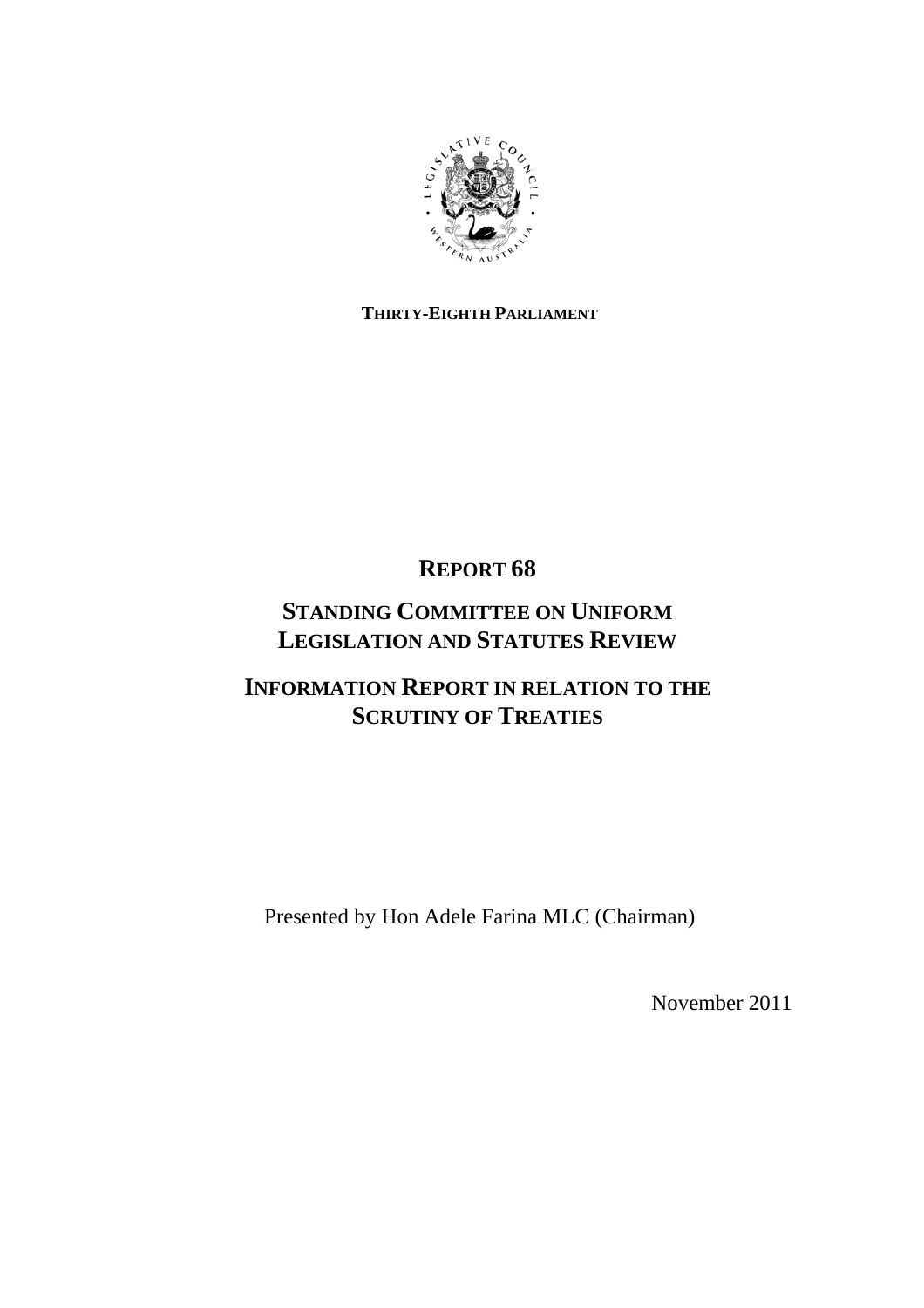# **STANDING COMMITTEE ON UNIFORM LEGISLATION AND STATUTES REVIEW**

# **Date first appointed:**

17 August 2005

# **Terms of Reference:**

The following is an extract from Schedule 1 of the Legislative Council Standing Orders:

# "**8. Uniform Legislation and Statutes Review Committee**

- 8.1 A *Uniform Legislation and Statutes Review Committee* is established.
- 8.2 The Committee consists of 4 Members.
- 8.3 The functions of the Committee are
	- (a) to consider and report on Bills referred under SO 230A;
	- (b) of its own motion or on a reference from a Minister, to consider or review the development and formulation of any proposal or agreement whose implementation would require the enactment of legislation made subject to SO 230A;
	- (c) to examine the provisions of any instrument that the Commonwealth has acceded to, or proposes to accede to, that imposes an obligation on the Commonwealth to give effect to the provisions of the instrument as part of the municipal law of Australia;
	- (d) to review the form and content of the statute book;
	- (e) to inquire into and report on any proposal to reform existing law that may be referred by the House or a Minister; and
	- (f) to consider and report on any matter referred by the House or under SO 125A.
- 8.4 For a purpose relating to the performance of its functions, the Committee may consult with a like committee of a House of the Parliament of the Commonwealth, a state or a territory, and New Zealand and similarly, may participate in any conference or other meeting."

## **Members as at the time of this inquiry:**

| Hon Adele Farina MLC (Chairman)         | Hon Liz Behjat MLC   |
|-----------------------------------------|----------------------|
| Hon Nigel Hallett MLC (Deputy Chairman) | Hon Linda Savage MLC |

# **Staff as at the time of this inquiry:**

Alex Hickman, Advisory Officer (Legal) Renae Jewell, Committee Clerk Anne Turner, Advisory Officer (Legal)

## **Address:**

Parliament House, Perth WA 6000, Telephone (08) 9222 7222 lcco@parliament.wa.gov.au Website: http://www.parliament.wa.gov.au **ISBN 978-1-921634-84-0**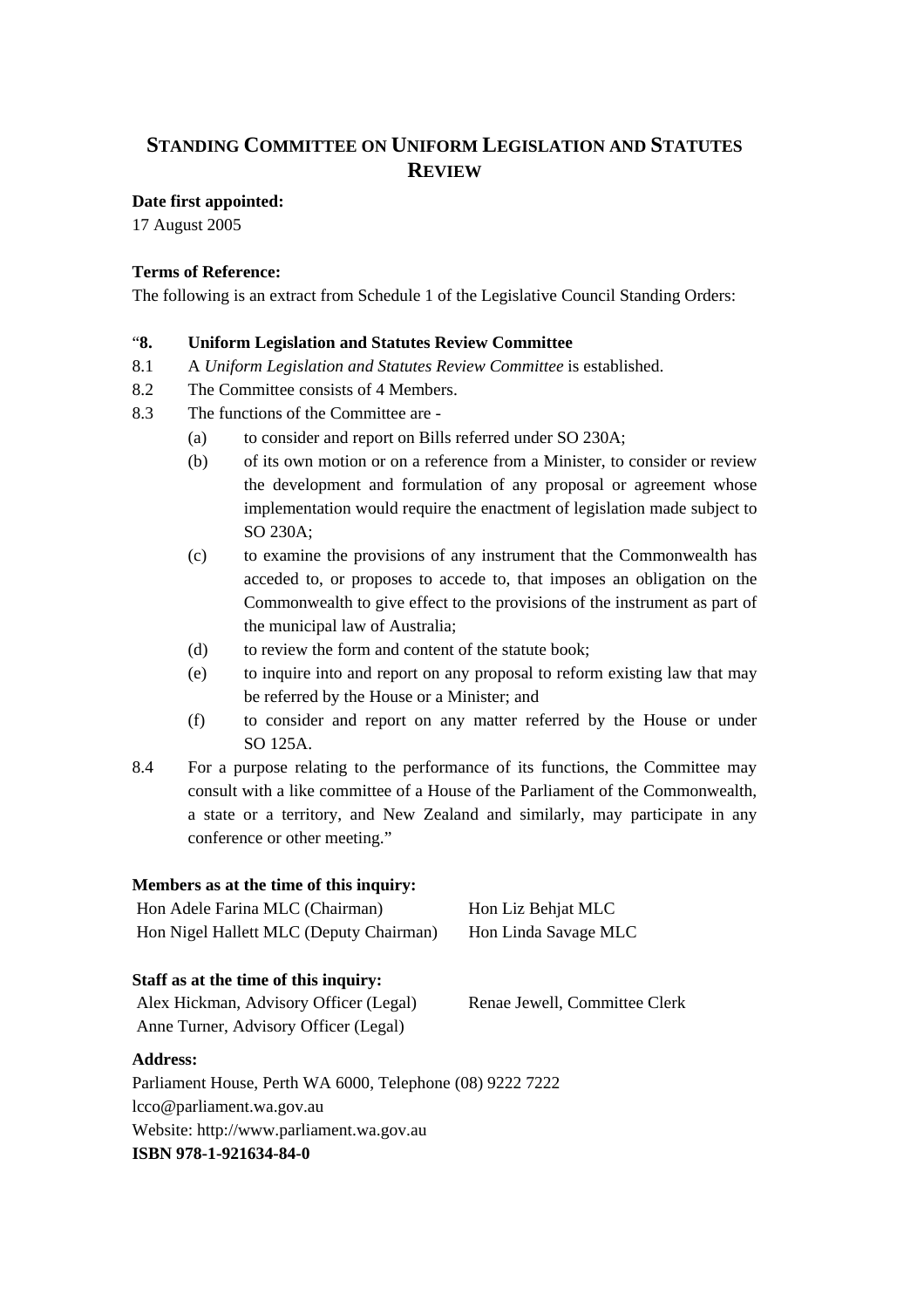# **CONTENTS**

| 2 <sup>1</sup> |                                                                   |  |
|----------------|-------------------------------------------------------------------|--|
| $\mathcal{R}$  | HEARING WITH THE DEPARTMENTS OF STATE DEVELOPMENT AND PREMIER AND |  |
|                |                                                                   |  |
|                |                                                                   |  |
| $\overline{4}$ | CORRESPONDENCE WITH THE STANDING COMMITTEE ON PROCEDURE AND       |  |
|                |                                                                   |  |
|                |                                                                   |  |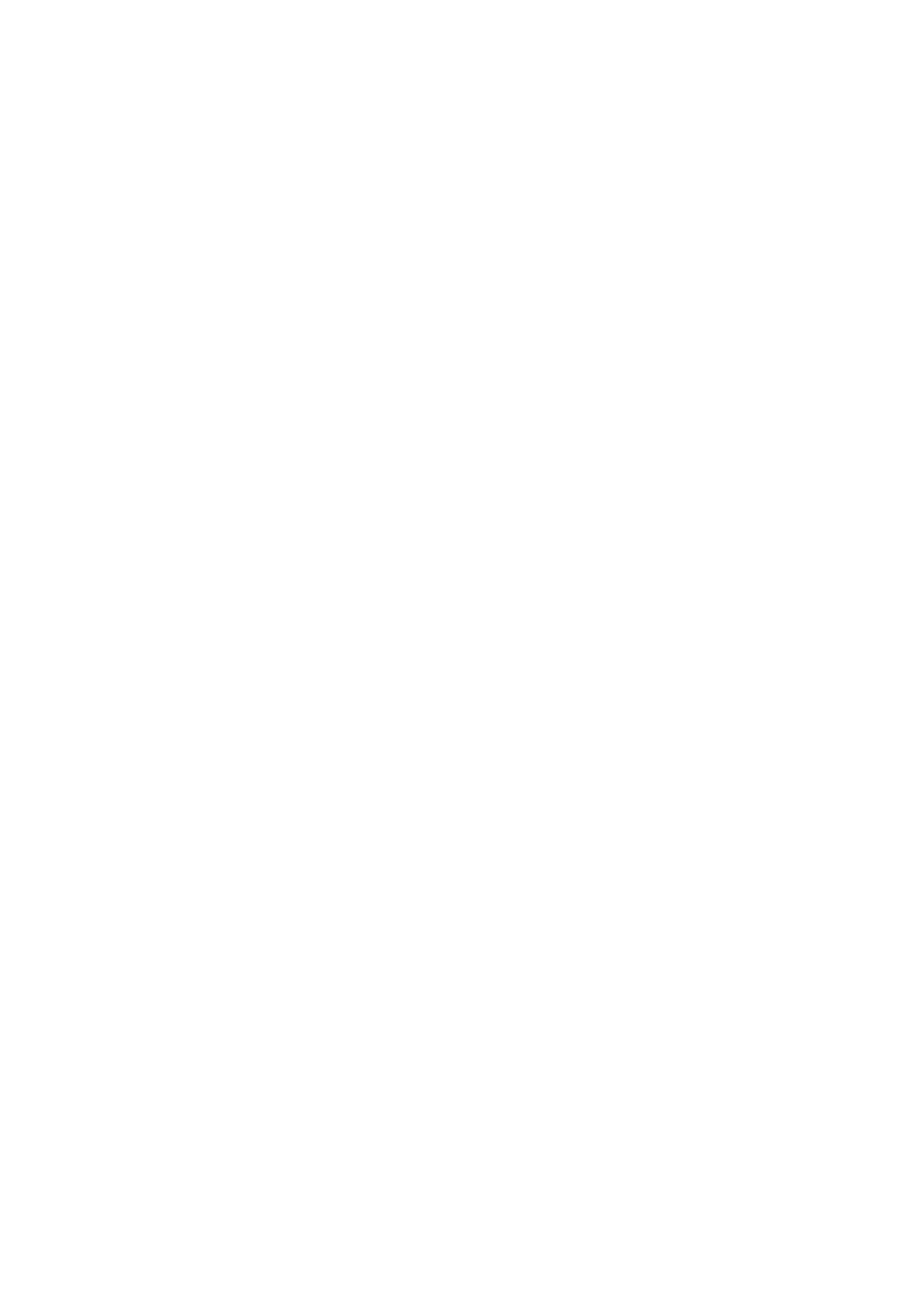# **REPORT OF THE STANDING COMMITTEE ON UNIFORM LEGISLATION AND STATUTES REVIEW**

#### **INFORMATION REPORT IN RELATION TO THE**

### **SCRUTINY OF TREATIES**

#### **1 REFERENCE AND PROCEDURE**

1.1 Under clause 8.3(c) of its current terms of reference, one of the functions of the Uniform Legislation and Statutes Review Committee (**Committee**) is:

> *(c) to examine the provisions of any instrument that the Commonwealth has acceded to, or proposes to accede to, that imposes an obligation on the Commonwealth to give effect to the provisions of the instrument as part of the municipal law of Australia;*

1.2 Schedule 1 of the new Standing Orders of the Legislative Council, as proposed by the subcommittee of the Standing Committee on Procedure and Privileges (**PPC**), contains amended terms of reference for the Committee. Clause 5.3(c) states:

> *(c) to examine the provisions of any treaty that the Commonwealth has entered into or presented to the Commonwealth Parliament, and determine whether the treaty may impact upon the sovereignty and law-making powers of the Parliament of Western Australia;*

### **2 BACKGROUND**

- 2.1 Before September 1999, no Western Australian parliamentary committee had ever examined treaties.<sup>1</sup>
- 2.2 In August 1999, the Constitutional Affairs Committee (**CAC**) tabled its Thirty-Eighth Report on a seminar hosted by the Commonwealth's Joint Standing Committee on Treaties (**JSCOT**) in Canberra. The recommendations in this report reflected what was agreed at this seminar, namely:
	- 2.2.1 there was a need for scrutiny of proposed treaties at the state level;
	- 2.2.2 treaties and related information should be tabled in State Parliaments; and

<sup>1</sup> Western Australia, Legislative Council, Uniform Legislation and General Purposes Committee, Report 23, *The Work of the Committee during the Second Session of the Thirty-Sixth Parliament - August 13 2002 to November 16 2004,* 18 November 2004, p32.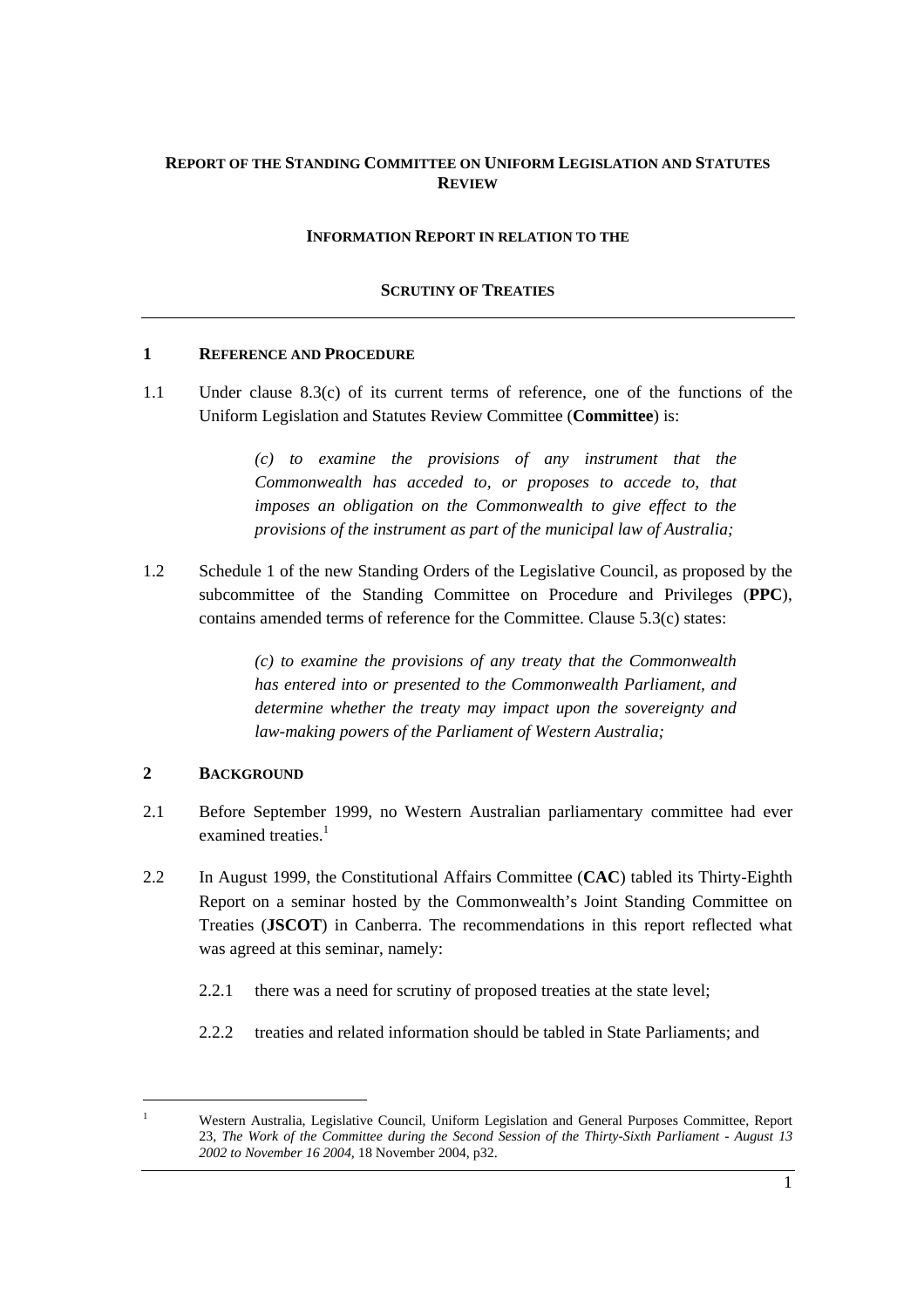- 2.2.3 State parliamentary committees should be given the role of investigating treaty matters and reporting to the State Parliaments on the impact of treaties on the State.<sup>2</sup>
- 2.3 JSCOT was subsequently advised by the President of the Legislative Council that the CAC was the appropriate committee to review treaties.<sup>3</sup>
- 2.4 However, after September 1999, the CAC's reports do not reveal any formal review of treaties during the remainder of the Thirty-Fifth Parliament.<sup>4</sup>
- 2.5 In its Report 23, the Standing Committee on Uniform Legislation and General Purposes (**SCULGP**), in considering the scrutiny of treaties function, highlighted the very short period given by JSCOT within which comments must be received on proposed treaties and remarked that:

*One view might be that the consultation by JSCOT with state parliamentary committees is illusory*. 5

2.6 SCULGP also stated:

*To enable State to play an effective role in the treaty process, the Commonwealth must allow sufficient time for consultation with the States prior to treaty ratification.*<sup>6</sup>

2.7 In its Report 19, the Committee inquired into the administrative practices and procedures and parliamentary processes involving treaties entered into, or proposed to be entered into, by the Commonwealth and made the following findings.

## *Finding 1*

*The negotiation and execution of treaties is a function of the Executive Government at either State or Commonwealth level.* 

 $\overline{a}$ 

<sup>&</sup>lt;sup>2</sup> Parliament of Western Australia, Legislative Council, Standing Committee on Constitutional Affairs: *Report No 38: A Seminar on the Role of Parliaments in Treaty Making Canberra 24 and 25 June 1999*, July 1999, paragraph 7.2.

<sup>3</sup> Letter from Hon George Cash, MLC, President of the Legislative Council to Hon Andrew Thomson, MP, Chairman, JSCOT, 8 September 1999.

<sup>4</sup> See Western Australia, Legislative Council, Uniform Legislation and General Purposes Committee, Report 23, *The Work of the Committee during the Second Session of the Thirty-Sixth Parliament - August 13 2002 to November 16 2004,* 18 November 2004, p33.

<sup>5</sup> Ibid, p35.

<sup>6</sup> Ibid, p36.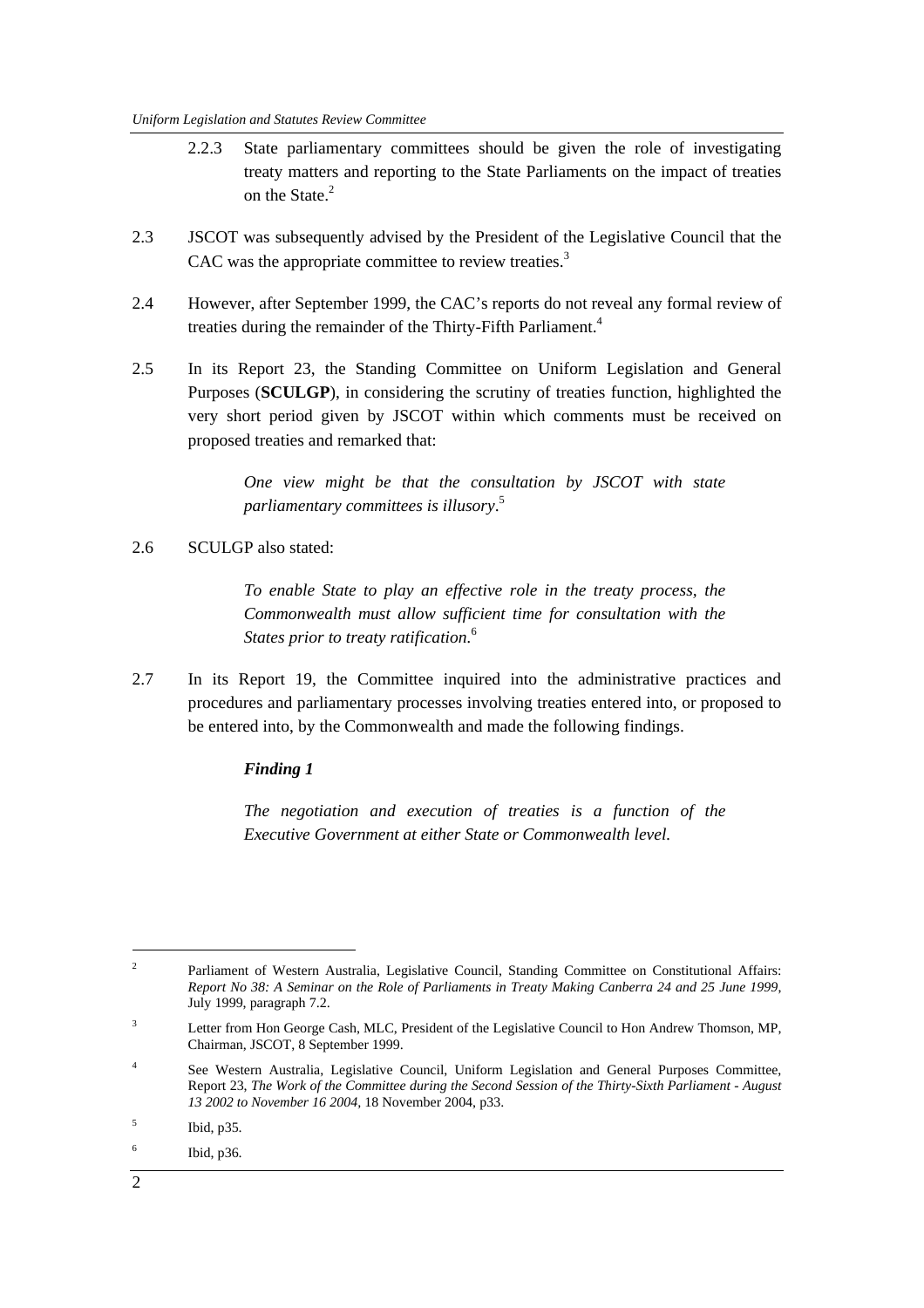#### *Finding 2*

*Municipal legislation giving effect to treaties that have been duly executed by the Commonwealth Government is subject to the scrutiny of the Commonwealth Parliament.* 

#### *Finding 3*

*Any statute of the Commonwealth Parliament that purports to be pursuant to a treaty executed by the Commonwealth Government is reviewable by originating summons in the High Court of Australia. The power to bring a High Court action on behalf of the Crown in right of the State of Western Australia is an executive power that resides with the Attorney General for Western Australia.* 

#### *Finding 4*

*Any valid exercise of the treaty-making power of the Commonwealth Government and a subsequent valid amendment to the municipal law of Australia by the Commonwealth Parliament, are binding on the Crown in right of the State of Western Australia, and are not justiciable.* 

#### *Finding 5*

*There is a wide range of publicly available information relating to treaties to which the Commonwealth Government has acceded, or proposes to accede.* 

#### *Finding 6*

*The Western Australian Government is consulted extensively by the Commonwealth Government in the treaty-making process and the process of implementing treaty obligations.* 

#### *Finding 7*

*Noting that the majority of treaties to which the Commonwealth Government proposes to accede are only tabled in the Commonwealth Parliament 15-20 sitting days prior to execution, any period of notice subsequently given to the Legislative Council by the Commonwealth Parliament Joint Standing Committee on Treaties of that committees' inquiries into treaties so tabled is not sufficient for any committee of the Legislative Council to participate meaningfully in such inquiries.*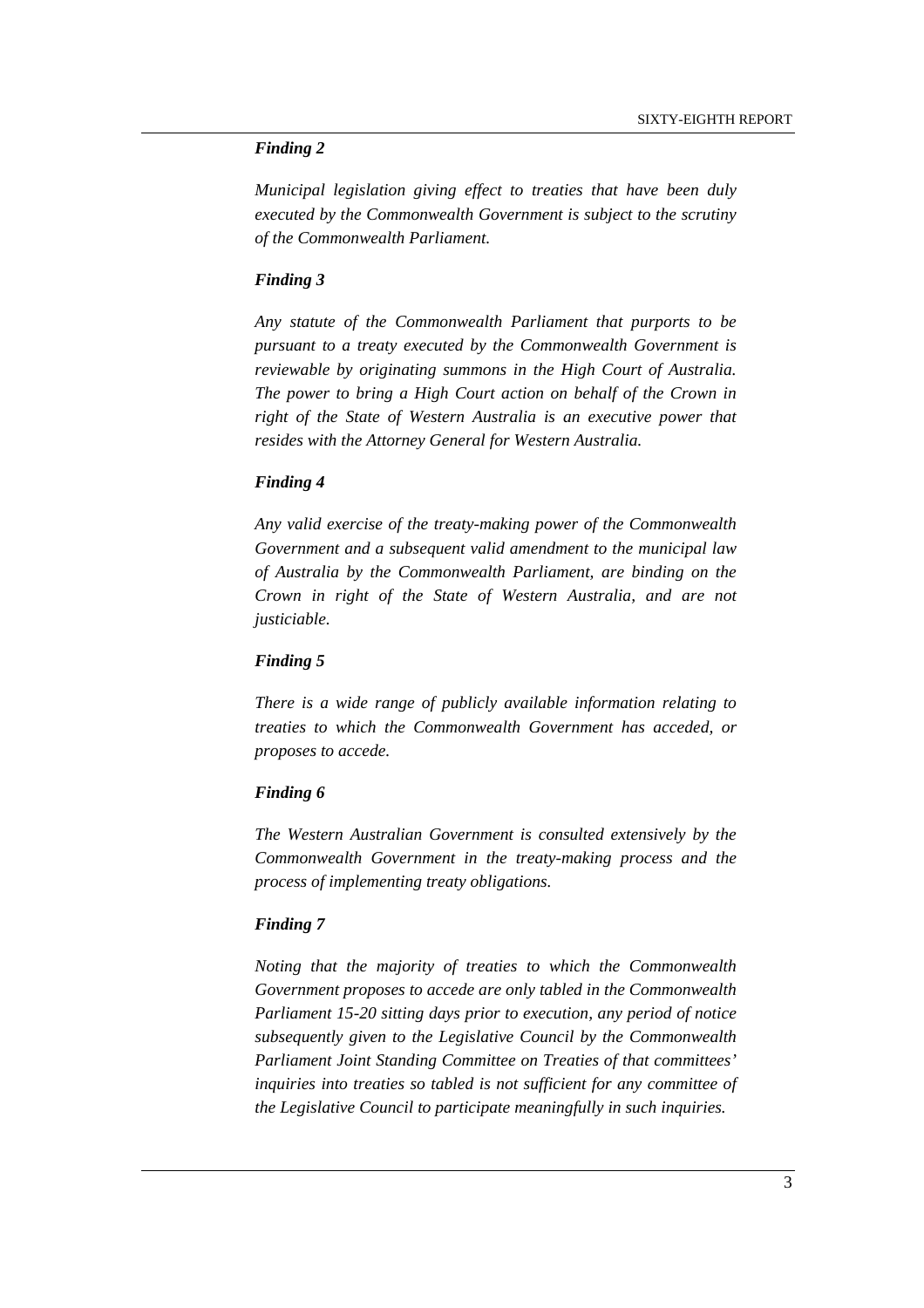# *Finding 8*

*Western Australia is currently the only State in which a parliamentary committee is charged with the scrutiny of treaties to which the Commonwealth Government has acceded or proposes to accede.* 

# *Finding 9*

*In relation to other State and Territory parliaments, notice of treaties and any subsequent reports published by the Commonwealth Parliamentary Joint Standing Committee on Treaties are tabled only in the parliaments of Queensland and Victoria. Such tabling of notice and reports does not occur in any other State or Territory parliament.*<sup>7</sup>

- 2.8 On the basis of these findings, the Committee **recommended** the deletion of term of reference  $8.3(c)$ .<sup>8</sup>
- 2.9 Until August this year, neither the Committee nor its former incarnations had ever conducted an inquiry into any treaty due to:
	- 2.9.1 a lack of capacity as a result of the significant number of uniform bills referred for scrutiny;
	- 2.9.2 the very short timeframes still in place to provide comments to JSCOT; and
	- 2.9.3 the volume of treaties that are often sent by JSCOT inviting comment.

# **3 HEARING WITH THE DEPARTMENTS OF STATE DEVELOPMENT AND PREMIER AND CABINET**

- 3.1 On 31 August 2011 the Committee determined, pursuant to its Treaty Review term of reference, to inquire into the *Agreement for the Establishment of the International Anti-Corruption Academy as an International Organization* (**Treaty**).
- 3.2 The Committee invited the Department of State Development (**DSD**) and the Department of Premier and Cabinet (**DPC**), the lead agencies for the Treaty, to a hearing before the Committee on 7 September 2011.
- 3.3 In order to understand the Treaty and its implications for parliamentary sovereignty and any obligation on the State to enact legislation to give effect to the Treaty, the Committee posed a range of scrutiny and legal questions.

<sup>7</sup> Western Australia, Legislative Council, Standing Committee on Uniform Legislation and Statutes Review, Report 19, *Administrative Practices and Procedures and Parliamentary Processes involving Treaties entered into, or proposed to be entered into, by the Commonwealth,* 20 June 2007, pp i-ii.

<sup>8</sup> Ibid, p14.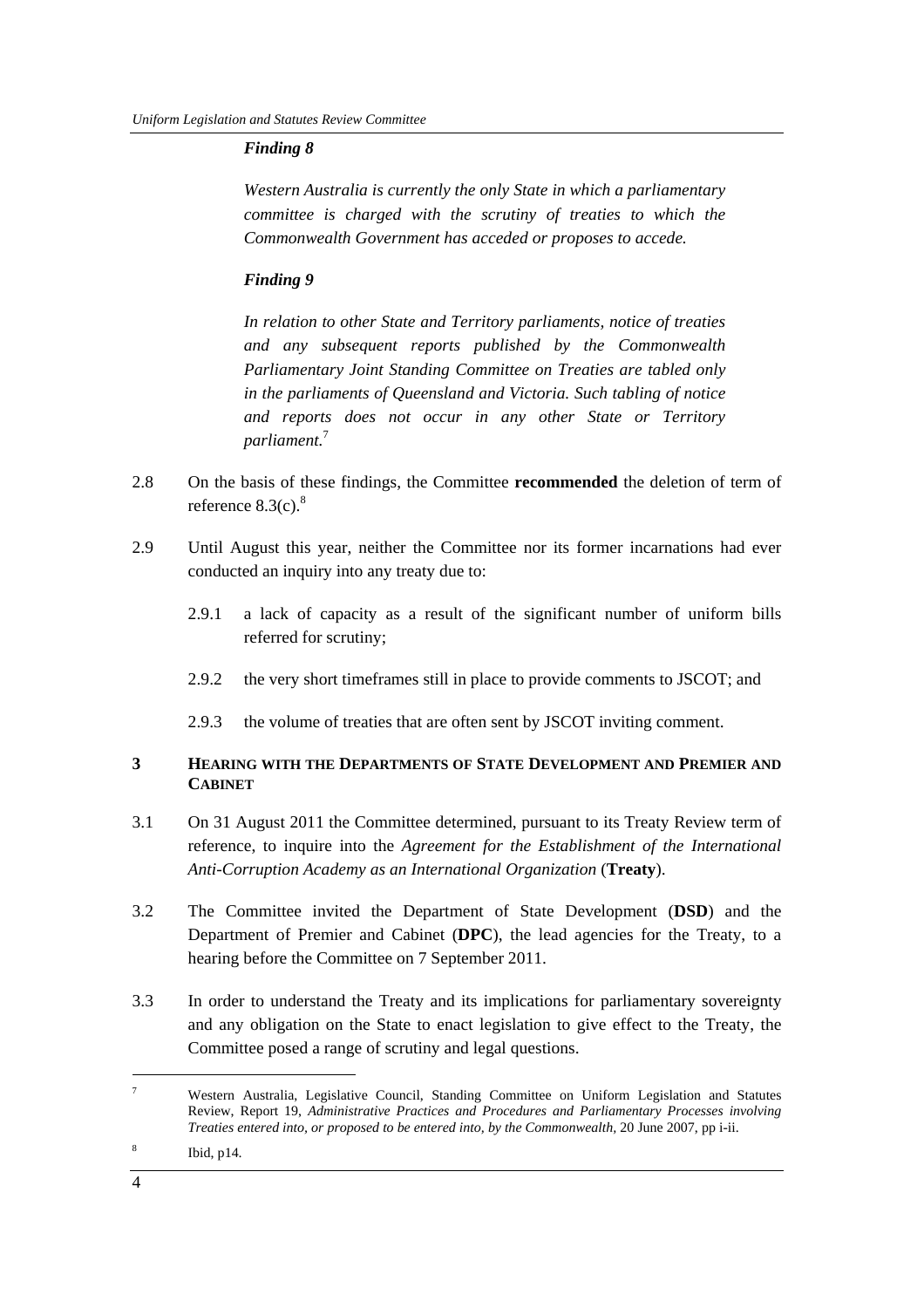- 3.4 The DPC and DSD informed the Committee they were unable to answer the Committee's questions, even though they answer similar questions in relation to bills, because the advice provided by the State to the Commonwealth and the negotiations between the State and the Commonwealth on treaties is confidential.<sup>9</sup>
- 3.5 The source of the requirement to maintain confidentiality is the official handbook on treaties produced by the Department of Foreign Affairs and Trade entitled '*Signed, sealed and delivered: treaties and treaty making: an officials' handbook*'.10
- 3.6 The DPC further advised as follows.
	- The DPC does not undertake its own independent analysis and research on treaties, it merely refers the treaties to the relevant government agencies for comment and collates their replies and provides them to the Standing Committee on Treaties (**SCOT**).<sup>11</sup>
	- There has been no fundamental changes that have taken place in the processes and procedures followed by DPC since tabling of Report 19 in 2007.<sup>12</sup>
	- The Committee seek legal advice on treaties from the Attorney-General as well as the Commonwealth's Office of International Law.<sup>13</sup>
- 3.7 The DSD further advised:

*Again, we, I think, have a much humbler role than our cousins in the Department of the Premier and Cabinet, and, effectively, in terms of treaties our key role is to provide information to DPC and to the federal government in relation to how a free trade agreement, for example, may affect businesses. That is the relevance in relation to treaties that my department has had in recent years.*<sup>14</sup>

 $\overline{Q}$  Lyn Genoni, Executive Director, Strategic Policy, Department of Premier and Cabinet, *Transcript of Evidence,* 7 September 2011, p12.

<sup>10</sup> Letter from Lyn Genoni, Executive Director and Holly van der Gaag, Policy Officer, Strategic Policy*,*  Department of Premier and Cabinet, 21 September 2011, pp1-2.

<sup>&</sup>lt;sup>11</sup> Op. cit. footnote 9, p11. The Standing Committee on Treaties consists of Commonwealth, State and Territory government representatives and provides a mechanism for consultation between governments on treaties.

 $12$  Ibid, p2.

<sup>13</sup> Ibid, pp10-11.

<sup>&</sup>lt;sup>14</sup> Nathan Backhouse, Director, International Trade and Investment, Department of State Development, *Transcript of Evidence,* 7 September 2011, pp2-3.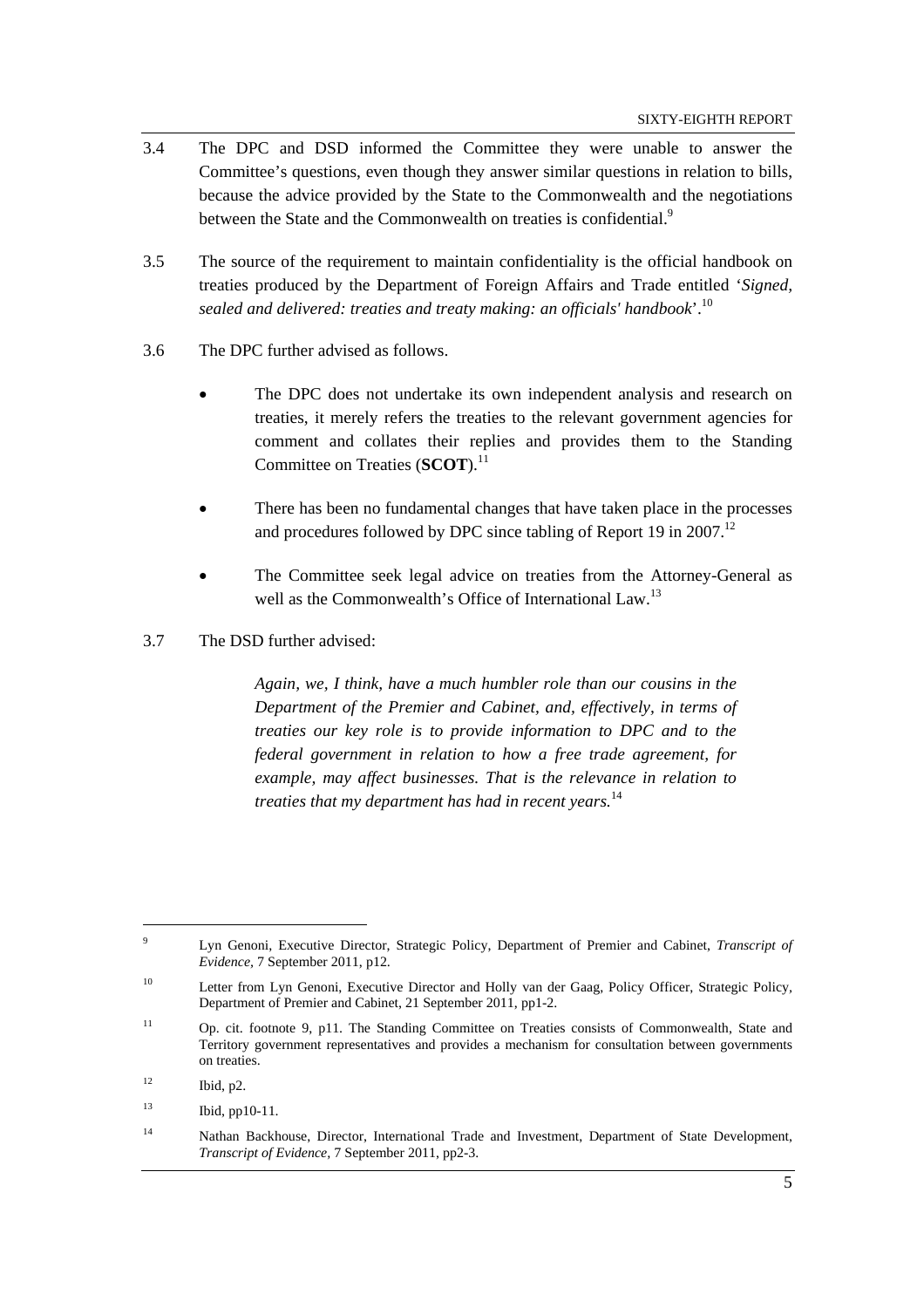- 3.8 On advice of the DPC, the Committee wrote to the Attorney-General requesting a representative from the Department attend a hearing to provide answers to the questions on the Treaty.<sup>15</sup>
- 3.9 The Attorney-General responded by stating:

*It should be noted that the Solicitor General and solicitors engaged in the State Solicitor's Office are tasked with providing legal advice to the State Government, not Parliament or its committees. And further, such advice, should it be received by the Executive Government, is covered by legal professional privilege*. 16

- 3.10 The Committee notes that the Attorney-General did, however, arrange for the Acting Solicitor General to attend a hearing on the Criminal Appeals Amendment (Double Jeopardy) Bill 2011 to provide legal advice to the Committee.<sup>17</sup>
- 3.11 The Committee wrote to the Office of International Law seeking its assistance in the undertaking of its treaty function, in particular, whether it can provide the Committee with advice about particular Articles in treaties.<sup>18</sup>
- 3.12 In its response the Office of International Law gave similar feedback to the DPC and the Attorney-General. It stated:

*One of the key functions of this Office is to provide legal advice to the Commonwealth Government on international law, including the domestic implementation of treaties to which Australia is a party, or contemplating becoming a party. To provide advice to your Committee would potentially conflict with our role in providing advice to the Executive Government of the Commonwealth, and consequently, we are not in a position to provide your Committee with the assistance that you seek.*<sup>19</sup>

#### 3.13 It also stated:

*I note that the Commonwealth provides information on proposed treaty actions to the Standing Committee on Treaties, which is* 

<sup>15</sup> Letter from Hon Adele Farina MLC to Hon Christian Porter MLA, Attorney-General, 7 September 2011, p1.

<sup>&</sup>lt;sup>16</sup> Letter from Hon Christian Porter MLA, Attorney-General, to Hon Adele Farina MLC, 16 September 2011, p1.

<sup>17</sup> Robert Mitchell SC, Acting Solicitor General*, Transcript of Evidence,* 28 September 2011. See also letter from Robert Mitchell SC, Acting Solicitor General, 4 October 2011.

<sup>&</sup>lt;sup>18</sup> Letter from Hon Adele Farina MLC, to the Office of International Law, 22 September 2011.

<sup>&</sup>lt;sup>19</sup> Letter from Greg Manning, First Assistant Secretary, Office of International Law to Hon Adele Farina MLC, 16 November 2011, p2.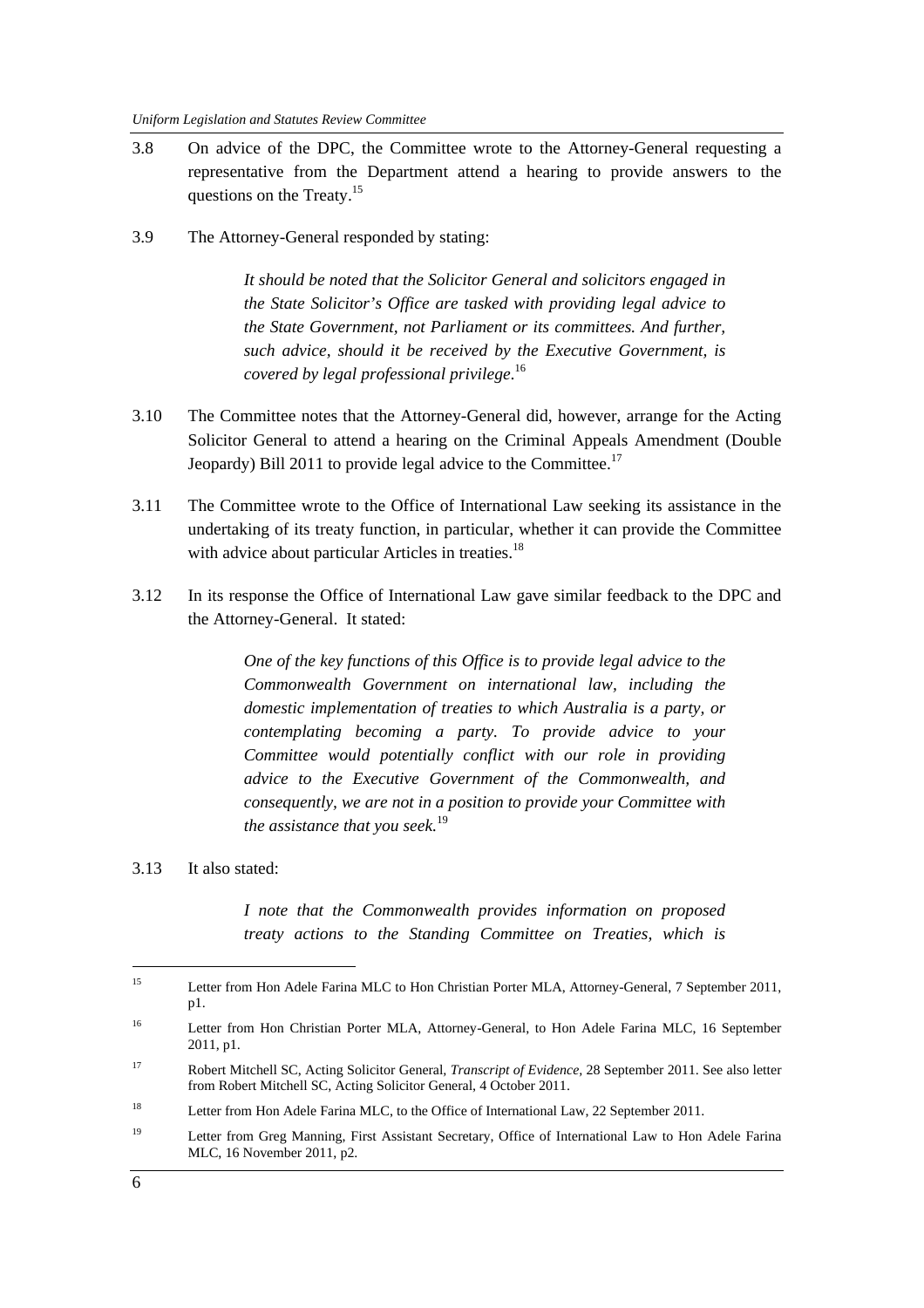*comprised of officers from State and Territory First Ministers Departments, the Department of the Prime Minister and Cabinet, the Department of Foreign Affairs and Trade and this Department. The Department of the Premier and Cabinet of Western Australia is represented on this Committee.*<sup>20</sup>

3.14 The Committee recognises the important role that is played by the exchange of confidential information at Executive level as part of the state-commonwealth consultation and negotiation process on treaties. However, obtaining the type of advice it has requested, which includes advice on the meaning of certain Articles in the Treaty and the implications on State sovereignty and law-making, is essential to the Committee being able to effectively scrutinise treaties, just as would be the case when the Committee inquires into a bill.

### **Treaties given effect to in the municipal law of Australia**

3.15 During the hearing the Committee queried the frequency of treaties the Commonwealth has entered into which have required a legislative response from Western Australia. DPC said:

> *I did check with the Attorney General's Office to see whether, over a 15-year period, they had examples of cooperative legislative schemes that they could directly ascribe to treaties, and they could come up with only three over that 15-year period. Two of them are currently before the Western Australian Parliament—one is the Electronic Transactions Bill 2011, and one is the Commercial Arbitration Bill 2011—and one is some international wills uniform law work, which is in the pipeline; it has not come through as legislation yet. So it is quite rare.*<sup>21</sup>

### **4 CORRESPONDENCE WITH THE STANDING COMMITTEE ON PROCEDURE AND PRIVILEGES**

4.1 On 17 December 2010 the PPC wrote to the Committee inviting suggestions regarding amendments to the Standing Orders of the Legislative Council.<sup>22</sup>

<sup>&</sup>lt;sup>20</sup> Letter from Greg Manning, First Assistant Secretary, Office of International Law to Hon Adele Farina MLC, 16 November 2011, p2.

<sup>21</sup> Ms Lyn Genoni, Executive Director, Strategic Policy*,* Department of Premier and Cabinet, *Transcript of Evidence,* 7 September 2011, p10.

<sup>&</sup>lt;sup>22</sup> Letter from Hon Barry House MLC, President of the Legislative Council to Hon Adele Farina MLC, 17 December 2010.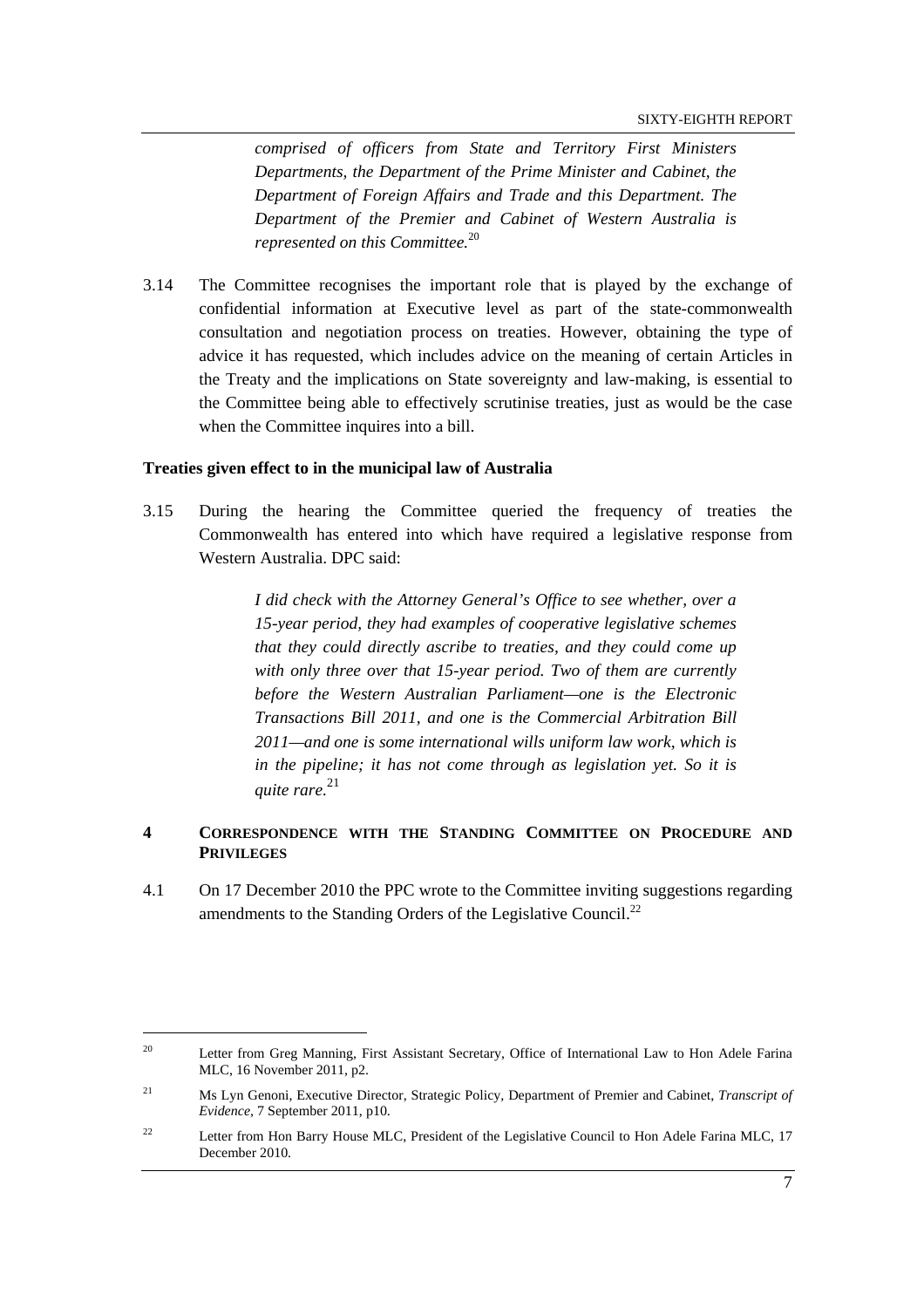- 4.2 In its response, the Committee drew attention to Report 19 and in particular the recommendation that term of reference 8.3(c) be deleted. The Committee also endorsed that recommendation.<sup>23</sup>
- 4.3 Once the Committee had considered the proposed terms of reference, the Committee again wrote to the PPC and expressed its concern that confining the Committee's examination of a treaty once it has entered into force raised a question about the purpose of proposed term of reference 5.3(c).
- 4.4 The letter stated:

*There is little value in examining how a treaty impacts on sovereignty, after the event. As Members we have an obligation to protect the sovereignty of the Western Australian State Parliament. This can only be achieved by examining treaties before the Commonwealth signs the treaty and binds the State*. 24

#### **5 CONCLUSION**

5.1 During the consideration by the House of the Committee's Report  $63<sup>25</sup>$  Hon Simon O'Brien MLC, a former Chairman of the Committee, in referring to the redrafting of the Committee's terms of reference as part of the review of the Standing Orders of the Legislative Council, stated:

> *There have been references for some years, and I believe there is proposed to be reference in the terms of reference under the new standing orders, to this committee having some overview of treaties. I remember that in a previous Parliament this committee actually did look at how it could deliver on this particular term of reference. It conducted some inquiries, communicated with other jurisdictions and so on, and came to certain conclusions.*

> *It could maybe review them after the fact, but that would be a forlorn and pointless exercise. I would rather that the house perhaps noted the committee's previous work on treaty scrutiny and the conclusions it formed after having spoken to a whole lot of sources, and perhaps come to the view that this committee's most valuable contribution is actually to be made in the scrutinising of intergovernmental agreements from the context of how much of Western Australia's*

<sup>&</sup>lt;sup>23</sup> Letter from Hon Adele Farina MLC to Hon Barry House MLC, President of the Legislative Council, 14 April 2011, p1.

<sup>&</sup>lt;sup>24</sup> Letter from Hon Adele Farina MLC to Hon Barry House MLC, President of the Legislative Council, 30 August 2011, p2-3.

<sup>25</sup> Western Australia, Legislative Council, Standing Committee on Uniform Legislation and Statues Review, Report 63, *Information Report: Scrutiny of Uniform Legislation,* 30 June 2011.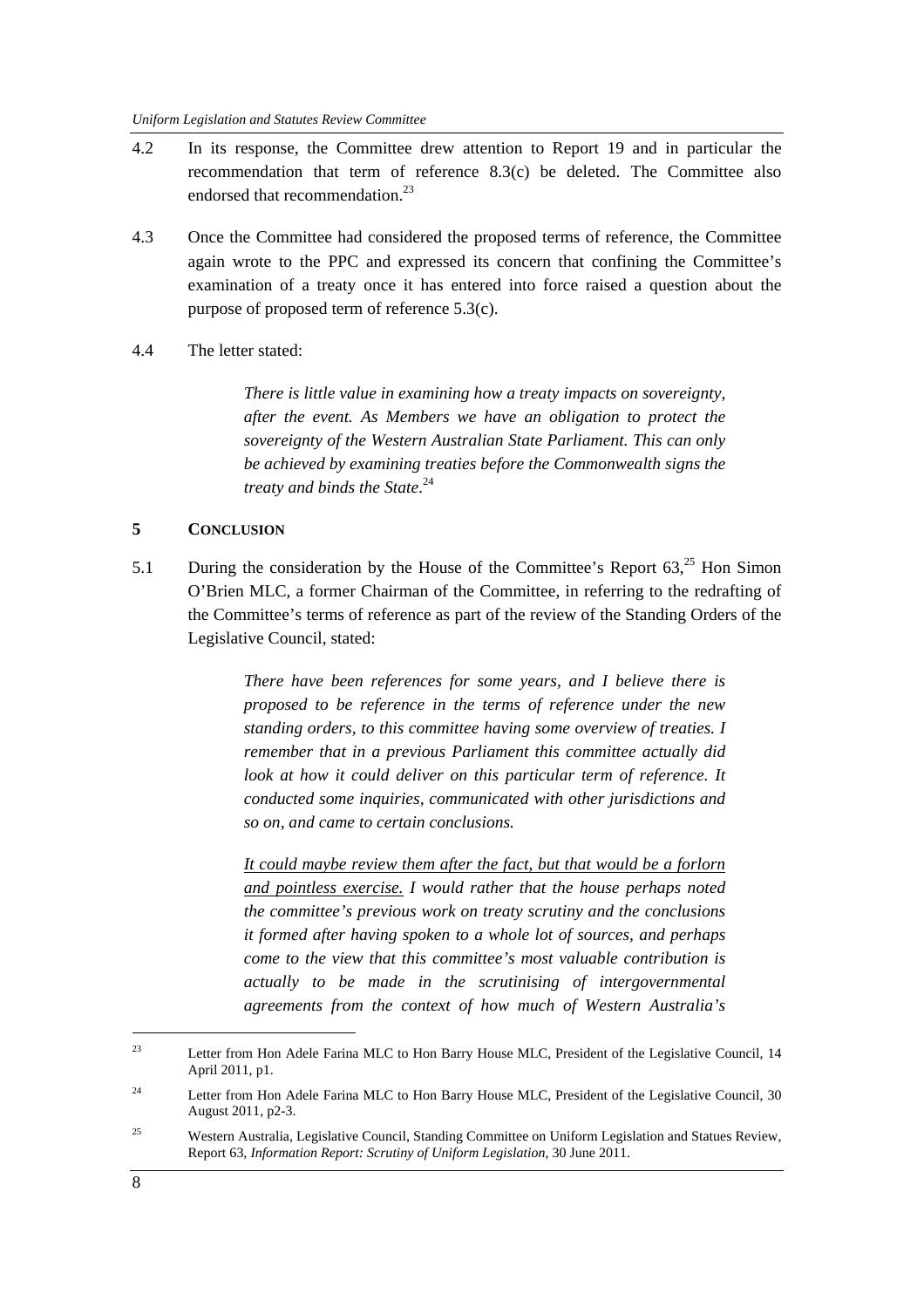*future prerogatives are proposed to be done away with.* [Committee  $Emphasis1<sup>26</sup>$ 

- 5.2 The Committee agrees with this view and is also of the view that:
	- 5.2.1 it is unable to meaningfully carry out its function under term of reference  $8.3(c)$  and would be unable to do so under proposed term of reference  $5.3(c)$ due to:
	- an inability to obtain advice and feedback from the Executive on the Articles in treaties it inquires into due to confidentiality constraints;
	- the insufficient consultation period during which JSCOT accepts submissions on treaties, during which it would not be feasible for the Committee to advertise the inquiry, obtain submissions and undertake anything but superficial scrutiny; and
	- a lack of capacity owing to the significant number of uniform bills taking priority.
- 5.3 The Committee also re-iterates the findings set out in paragraph 2.7 regarding Report 19 and concludes that it is highly questionable what value the Committee can add to the process as a result of the following factors.
	- 5.3.1 Significant consultations and negotiations take place between the State of Western Australia and the Commonwealth through the SCOT.
	- 5.3.2 There are other bases upon which treaties can be scrutinised and challenged.
- 5.4 There is little value in the Committee considering the impact on State and Parliamentary sovereignty of the Commonwealth entering into treaties as this is an exclusive power of the Commonwealth. Effective consideration could only take place before the Commonwealth signs the treaty, thereby binding the states.
- 5.5 The Committee therefore makes the following recommendations.

**Recommendation 1: The Committee recommends the Legislative Council delete clause 8.3(c) in Schedule 1 of the Standing Orders and re-number the remaining sub-clauses accordingly.** 

 $\overline{a}$ 

<sup>&</sup>lt;sup>26</sup> Hon Simon O'Brien MLC, Minister for Commerce, Western Australia, Legislative Council, *Parliamentary Debates (Hansard),* 3 November 2011, p8890.